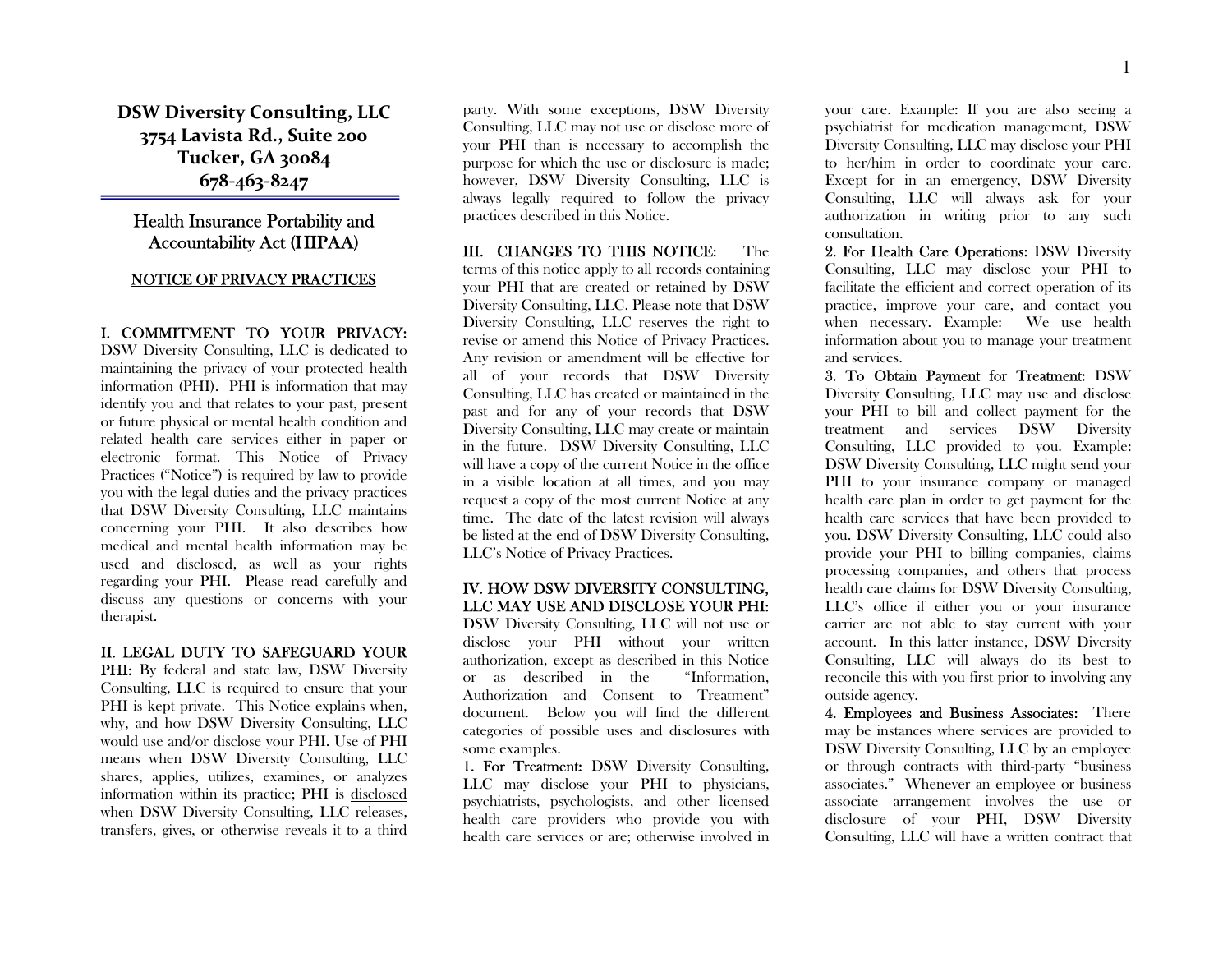requires the employee or business associate to maintain the same high standards of safeguarding your privacy that is required of DSW Diversity Consulting, LLC.

Note: This state and Federal law provides additional protection for certain types of health information, including alcohol or drug abuse, mental health and AIDS/HIV, and may limit whether and how DSW Diversity Consulting, LLC may disclose information about you to others.

### V. USE AND DISCLOSURE OF YOUR PHI IN CERTAIN SPECIAL CIRCUMSTANCES – DSW DIVERSITY CONSULTING, LLC may use and/or disclose your PHI without your consent or authorization for the following reasons:

- 1. Law Enforcement: Subject to certain conditions, DSW Diversity Consulting, LLC may disclose your PHI when required by federal, state, or local law; judicial, board, or administrative proceedings; or, law enforcement. Example: DSW Diversity Consulting, LLC may make a disclosure to the appropriate officials when a law requires DSW Diversity Consulting, LLC to report information to government agencies, law enforcement personnel and/or in an administrative proceeding.
- 2. Lawsuits and Disputes: DSW Diversity Consulting, LLC may disclose information about you to respond to a court or administrative order or a search warrant. DSW Diversity Consulting, LLC may also disclose information if an arbitrator or arbitration panel compels disclosure, when arbitration is lawfully requested by either party, pursuant to subpoena duces tectum (e.g., a subpoena for mental health records) or any other provision authorizing disclosure

in a proceeding before an arbitrator or arbitration panel. DSW Diversity Consulting, LLC will only do this if efforts have been made to tell you about the request and you have been provided an opportunity to object or to obtain an appropriate court order protecting the information requested.

- 3. Public Health Risks: DSW Diversity Consulting, LLC may disclose your PHI to public health or legal authorities charged with preventing or controlling disease, injury, disability, to report births and deaths, and to notify persons who may have been exposed to a disease or at risk for getting or spreading a disease or condition.
- 4. Food and Drug Administration (FDA): DSW Diversity Consulting, LLC may disclose to the FDA, or persons under the jurisdiction of the FDA, PHI relative to adverse events with respect to drugs, foods, supplements, products and product defects, or post marketing surveillance information to enable product recalls, repairs, or replacement.
- 5. Serious Threat to Health or Safety: DSW Diversity Consulting, LLC may disclose your PHI if you are in such mental or emotional condition as to be dangerous to yourself or the person or property of others, and if DSW Diversity Consulting, LLC determines in good faith that disclosure is necessary to prevent the threatened danger. Under these circumstances, DSW Diversity Consulting, LLC may provide PHI to law enforcement personnel or other persons able to prevent or mitigate such a serious threat to the health or safety of a person or the public.
- 6. Minors: If you are a minor (under 18 years of age), DSW Diversity Consulting, LLC may be compelled to release certain types of information to your parents or guardian in accordance with applicable law.
- 7. Abuse and Neglect: DSW Diversity Consulting, LLC may disclose PHI if mandated by Georgia child, elder, or dependent adult abuse and neglect reporting laws. Example: If DSW Diversity Consulting, LLC has a reasonable suspicion of child abuse or neglect, DSW Diversity Consulting, LLC will report this to the Georgia Department of Child and Family Services.
- 8. Coroners, Medical Examiners, and Funeral Directors: DSW Diversity Consulting, LLC may release PHI about you to a coroner or medical examiner. This may be necessary, for example, to identify a deceased person, determine the cause of death or other duties as authorized by law. DSW Diversity Consulting, LLC may also disclose PHI to funeral directors, consistent with applicable law, to carry out their duties.
- 9. Communications with Family, Friends, or Others: DSW Diversity Consulting, LLC may release your PHI to the person you named in your Durable Power of Attorney for Health Care (if you have one), to a friend or family member who is your personal representative (i.e., empowered under state or other law to make health-related decisions for you), or any other person you identify, relevant to that person's involvement in your care or payment related to your care. In addition, DSW Diversity Consulting, LLC may disclose your PHI to an entity assisting in disaster relief efforts so that your family can be notified about your condition.
- 10. Military and Veterans: If you are a member of the armed forces, DSW Diversity Consulting, LLC may release PHI about you as required by military command authorities. DSW Diversity Consulting, LLC may also release PHI about foreign military personnel to the appropriate military authority.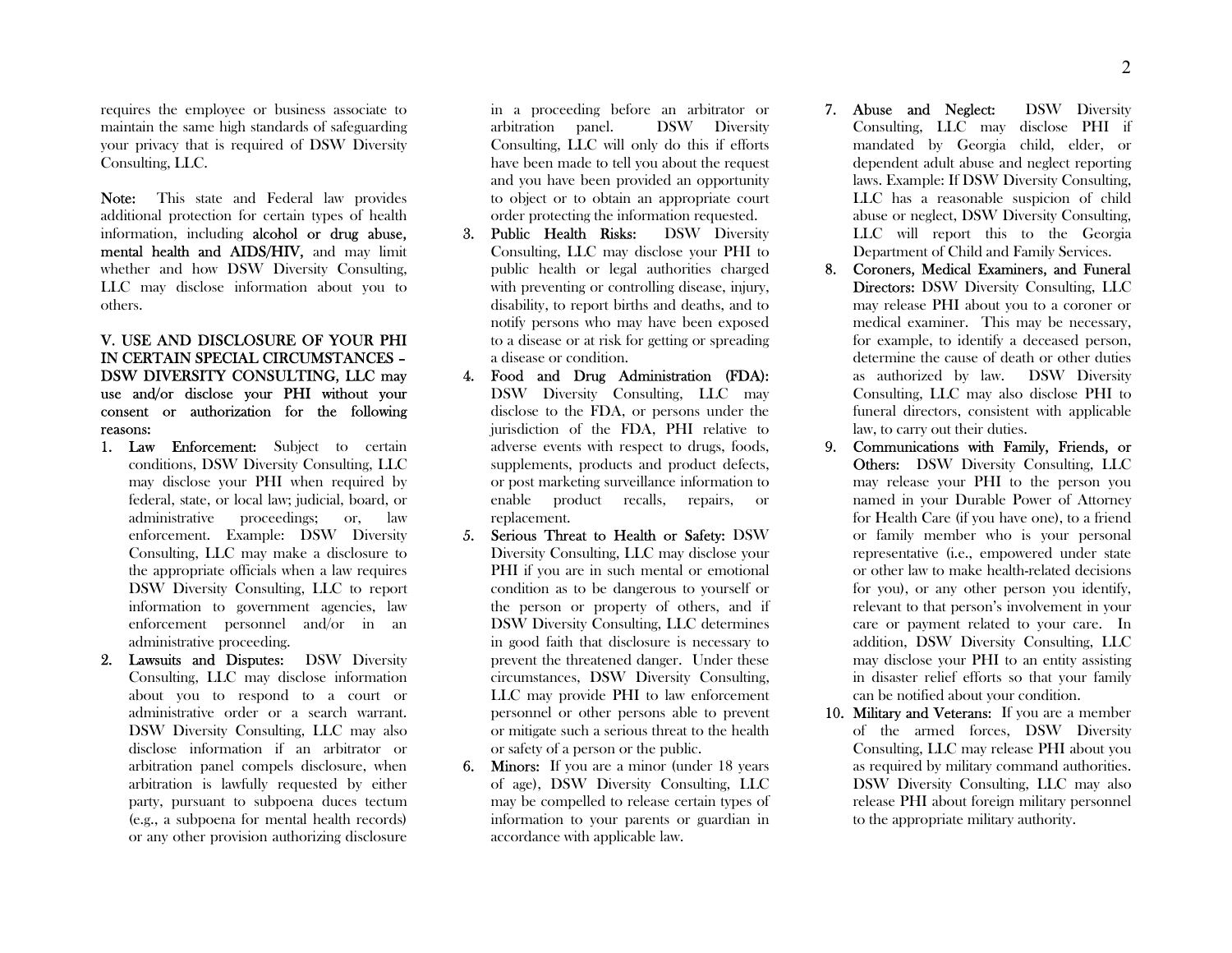- 11. National Security, Protective Services for the President, and Intelligence Activities: DSW Diversity Consulting, LLC may release PHI about you to authorized federal officials so they may provide protection to the President, other authorized persons, or foreign heads of state, to conduct special investigations for intelligence, counterintelligence, and other national activities authorized by law.
- 12. Correctional Institutions: If you are or become an inmate of a correctional institution, DSW Diversity Consulting, LLC may disclose PHI to the institution or its agents when necessary for your health or the health and safety of others
- 13. For Research Purposes: In certain limited circumstances, DSW Diversity Consulting, LLC may use information you have provided for medical/psychological research, but only with your written authorization. The only circumstance where written authorization would not be required would be if the information you have provided could be completely disguised in such a manner that you could not be identified, directly or through any identifiers linked to you. The research would also need to be approved by an institutional review board that has examined the research proposal and ascertained that the established protocols have been met to ensure the privacy of your information.
- 14. For Workers' Compensation Purposes: DSW Diversity Consulting, LLC may provide PHI in order to comply with Workers' Compensation or similar programs established by law.
- 15. Appointment Reminders: DSW Diversity Consulting, LLC is permitted to contact you, without your prior authorization, to provide appointment reminders or information about alternative or other health-related benefits

and services that you may need or that may be of interest to you.

- 16. Health Oversight Activities: DSW Diversity Consulting, LLC may disclose health information to a health oversight agency for activities such as audits, investigations, inspections, or licensure of facilities. These activities are necessary for the government to monitor the health care system, government programs and compliance with laws. Example: When compelled by U.S. Secretary of Health and Human Services to investigate or assess DSW Diversity Consulting, LLC's compliance with HIPAA regulations.
- 17. If Disclosure is Otherwise Specifically Required by Law.
- 18. In the Following Cases, DSW Diversity Consulting, LLC Will Never Share Your Information Unless You Give us Written Permission: Marketing purposes, sale of your information, most sharing of psychotherapy notes, and fundraising. If we contact you for fundraising efforts, you can tell us not to contact you again.

VI. Other Uses and Disclosures Require Your Prior Written Authorization: In any other situation not covered by this notice, DSW Diversity Consulting, LLC will ask for your written authorization before using or disclosing medical information about you. If you chose to authorize use or disclosure, you can later revoke that authorization by notifying DSW Diversity Consulting, LLC in writing of your decision. You understand that DSW DIVERSITY CONSULTING, LLC is unable to take back any disclosures it has already made with your permission, DSW Diversity Consulting, LLC will continue to comply with laws that require certain disclosures, and DSW Diversity Consulting, LLC is required to retain records of the care that its therapists have provided to you.

#### VII. RIGHTS YOU HAVE REGARDING YOUR PHI:

1. The Right to See and Get Copies of Your PHI either in paper or electronic format: In general, you have the right to see your PHI that is in DSW Diversity Consulting, LLC's possession, or to get copies of it; however, you must request it in writing. If DSW Diversity Consulting, LLC does not have your PHI, but knows who does, you will be advised how you can get it. You will receive a response from DSW Diversity Consulting, LLC within 30 days of receiving your written request. Under certain circumstances, DSW Diversity Consulting, LLC may feel it must deny your request, but if it does, DSW Diversity Consulting, LLC will give you, in writing, the reasons for the denial. DSW Diversity Consulting, LLC will also explain your right to have its denial reviewed. If you ask for copies of your PHI, you will be charged a reasonable fee per page and the fees associated with supplies and postage. DSW Diversity Consulting, LLC may see fit to provide you with a summary or explanation of the PHI, but only if you agree to it, as well as to the cost, in advance.

2. The Right to Request Limits on Uses and Disclosures of Your PHI: You have the right to ask that DSW Diversity Consulting, LLC limit how it uses and discloses your PHI. While DSW Diversity Consulting, LLC will consider your request, it is not legally bound to agree. If DSW Diversity Consulting, LLC does agree to your request, it will put those limits in writing and abide by them except in emergency situations. If you pay for a service or health care item out-ofpocket in full, you can ask us not to share that information for the purpose of payment or our operations with your health insurer. You do not have the right to limit the uses and disclosures